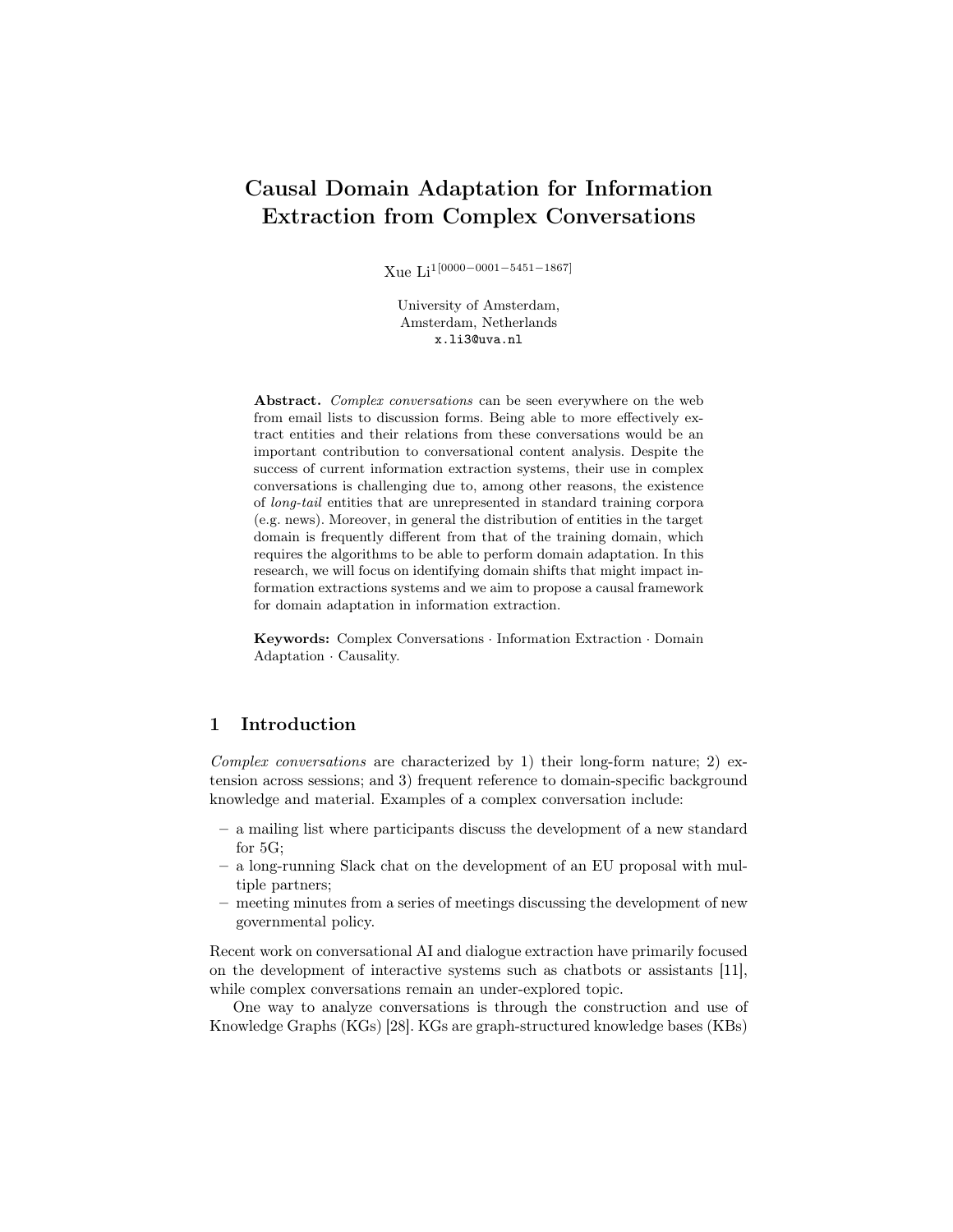

Fig. 1. Examples extracted from Wikipedia (title in bold) illustrate bias in NER. Entities of interest are underlined, green superscript indicates the correct category for the entity and red subscript indicates the prediction from the Stanford NER tagger [17]. The related contextual information to infer the correct types is highlighted in yellow. These failing results show that the model relies heavily on the representation learned from the training dataset.

that store factual information in form of relationships between entities [20]. To construct knowledge graphs from complex conversations, we need to extract the entities (nodes) with their types and their relations (edges). In particular, the process includes a set of core Natural Language Processing (NLP) tasks related to entities in Information Extraction (IE): Named Entity Recognition (NER) and Coreference Resolution (CR). More broadly information extraction is a key topic for web research [18] and in particular the semantic web [18].

A challenge with applying information extraction, especially in complex conversations, is the existence of long-tail entities [6,9,12,13,15,26]. This is exemplified in Figure 1, which shows for an NER task that given biases in the training dataset, current models can fail to to categorize entity mentions correctly even with related context.

Even with the advent of highly successful deep learning based information extraction models using large-scale pre-trained language models (e.g. Bert [8]), challenges in dealing with long-tail data still exist [1, 19]. This is because many machine learning models have the default assumption that the training and target data follow the same distribution. However, as mentioned, in real-world applications, this assumption is often not true, especially in-cases with rare, longtail entities. This phenomenon is referred to as domain shift [24]. Effectively adapting to changes in the test distribution is referred to as domain adaptation [24]. For IE/NLP tasks, there are several types of domain adaption methods including sample-based, feature-based, and inference-based methods [14].

One problem of domain shift is that the data representation is domain-specific when transforming data from one domain to match another. For example, the same entity mention Lincoln is more likely to be an organization in the automotive domain than when it occurs in the American history domain. Therefore, developing approaches that represent data in a domain-invariant space is impor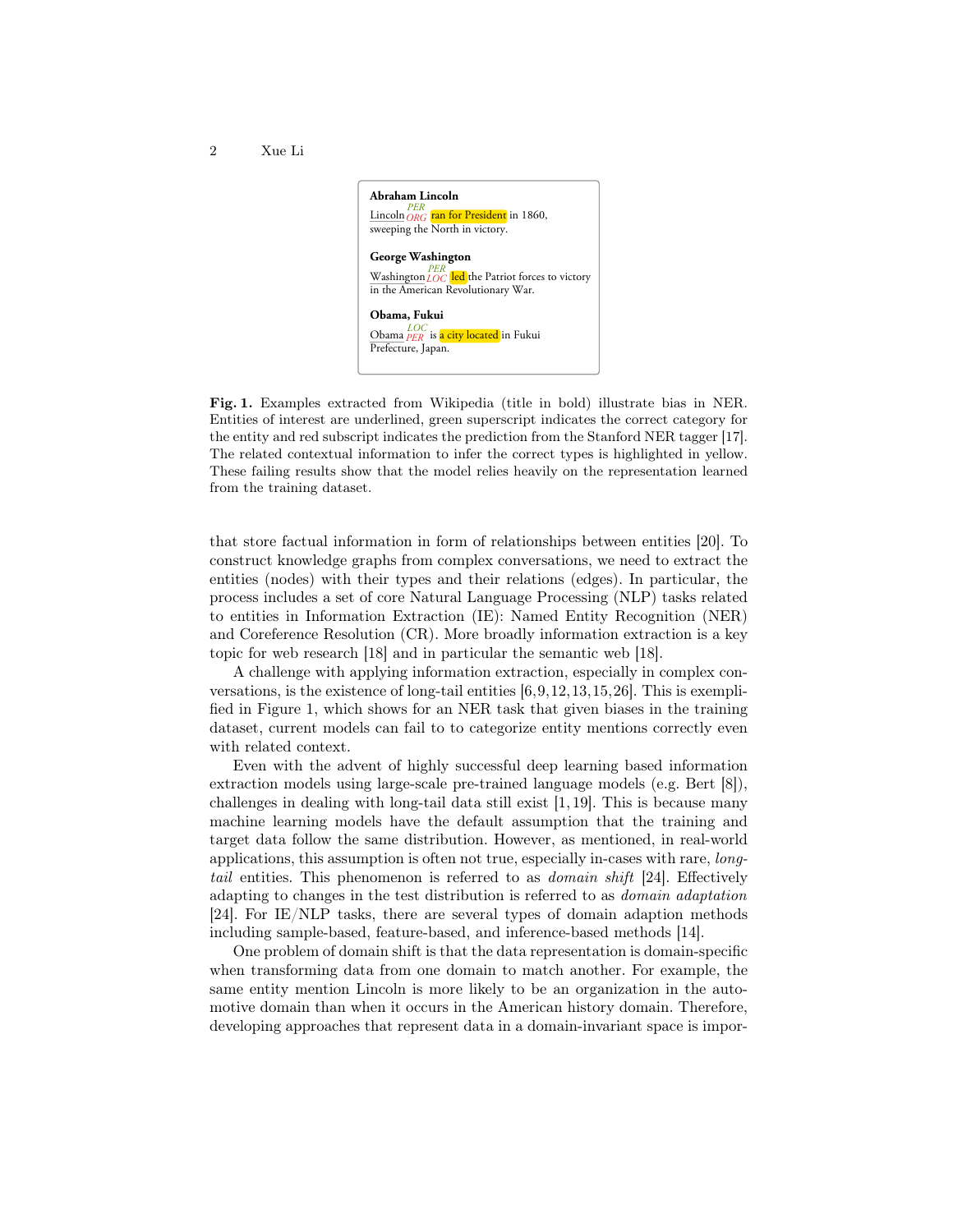tant avenue for investigation [14]. We would like to learn invariant predictors that perform consistently irrespective of domain.

To that end, causality presents an avenue worth exploring, as it is a principled way to reason about shifts [2,16,22,23]. Only very recently has this been explored in the context of "stress tests" for NLP models [27] as well as distantly supervised NER [31]. However, both these approaches require that the causal graph is known a priori, including the graphical structure of the domain shift. In a general setting we might not know, in advance, the true underlying causal graph, or how the domain affect the features or the label.

Our goal, therefore, is to investigate new methods that are able to learn predictors that transfer across domains and do not require a known causal graph. We will focus on domain adaption specifically for information extraction tasks.

## 2 State of the Art

#### 2.1 Information Extraction on the Web

Web data normally contains a large amount of data without annotations in various domains. There are a number of approaches for IE on web [18]. These approaches can be categorized broadly into two main classes: (1) semi-supervised and unsupervised systems and (2) supervised systems.

For the semi-supervised setting, many works tackle this problem with distantsupervised data-centric methods that generate distant annotations for unlabelled data. One recent work that focuses on IE from conversational data on the web is ConvSearch [29]. This paper addresses two main challenges in conversational search of online shopping domain: the imperfect entity attributes with multi-turn utterances in conversations and the lack of in-domain annotations for training due to the long-tail entities. ConvSearch combines dialogues and search systems to tackle the first challenge, as well as a jump-start dialog generation method (M2M-UT) for generating utterance and building dialogues to solve the second challenge. M2M-UT builds dialog outlines for online shopping from e-commerce search behavior data, and fills them with the generated utterances. As a result they introduce a new dataset CSD-UT for the online shopping domain. Though training with the newly introduced distantly annotated dataset improved performance, the method is limited to the shopping domain. To use this method in different domains, new datasets need to be generated. Additionally, the method does not take potential biases in the data generating process into consideration.

For supervised systems, recent work [21] introduces Learning To Adapt with Word Embeddings (L2AWE), a model-centric method that exploits the distributional representation of named entities for adapting the entity types predicted by a NER system trained on source generic schema (pre-defined entity types in any NER system) to a given schema. L2AWE takes word embeddings obtained from word2vec or Bert and learns to map between the source schema and target schema. L2AWE is able to achieve fairly good results on the target datasets  $\#$ Microposts2015,  $\#$ Microposts2016 and WNUT-17, however there is no comparisons between the distributional changes of the source domain and the target domain.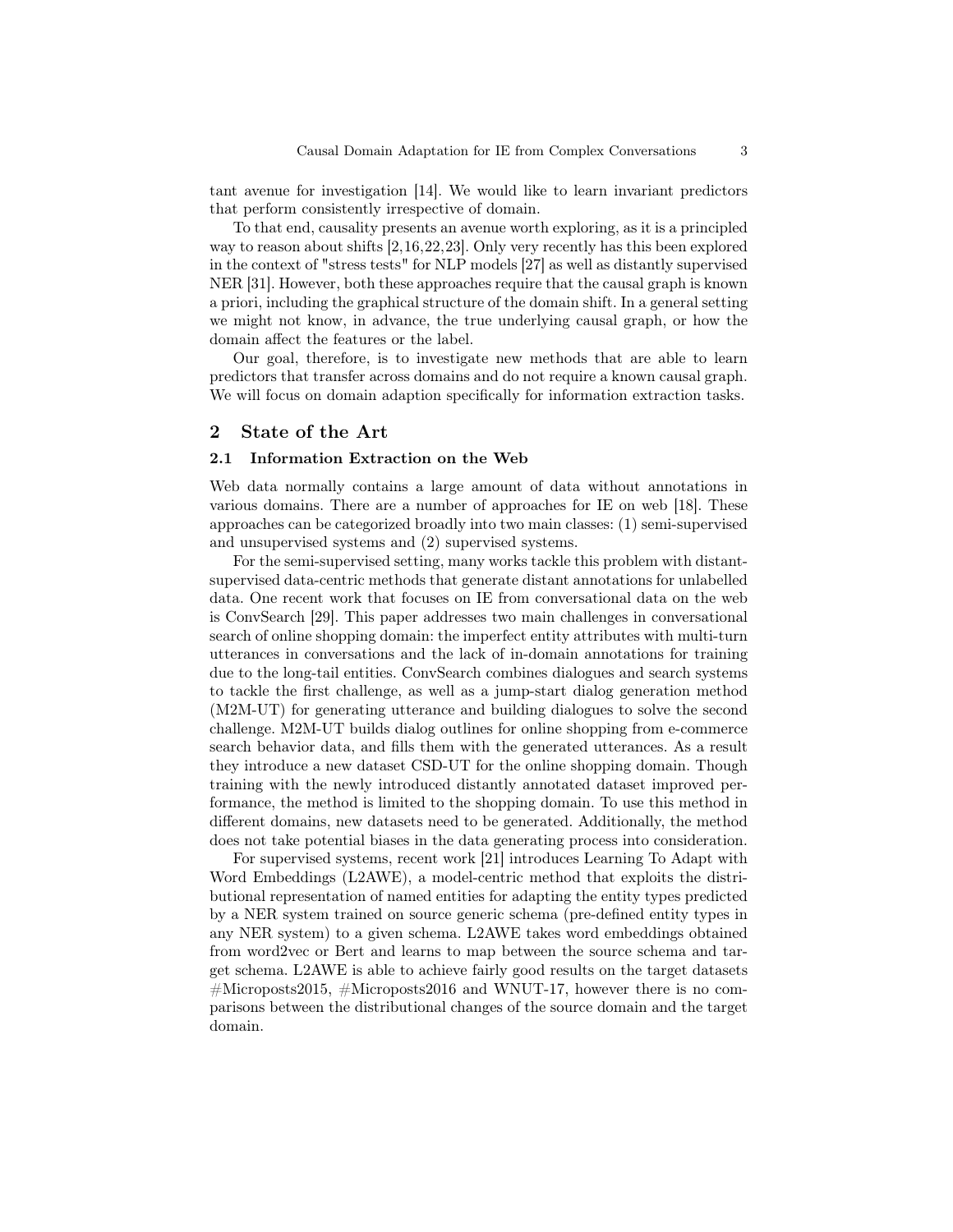There is also work on generating knowledge graphs from a different domain. [7] proposed an overall pipeline for generating knowledge graphs from scientific domains by integrating different NLP tasks into the framework. The work aims to utilize state-of-the-arts from different NLP tasks such as entity extraction and relation extraction for knowledge graph generation. However, academic data normally has more structured formats and formal language than conversational data. Using a pipeline with unified dictionaries makes it possible to use different models from NLP tasks to generate knowledge graphs. The work does not aim at improving individual model performance. Instead, we focus on improving robustness of each model for different domains.

#### 2.2 Causal NLP

Until recently, there has been limited attention at the intersection of causal inference and NLP. A recent survey [10] provides a systematic review of the existing literature, classifying it in two general directions: 1) NLP helps causality (i.e. estimating causal effects from text); 2) Causality helps NLP (i.e. improving the robustness and interpretability of NLP through the use of causal reasoning). In our research, we focus on the latter direction, and in particular on IE tasks.

Causality for Improving Robustness in NLP Veitch et al. [27] describe one of the few methods that exploit the knowledge of the causal relationship between features, labels and domain variables to improve model robustness. In particular, they consider the problem of learning a predictor  $f$  that predicts a label Y from features  $X$ , assuming there is an additional variable  $Z$  that captures the domain information. They consider two settings: (1) the relationship between the features X and the label Y is causal, i.e.  $X \to Y$ , or (2) this relationship is anti-causal, i.e.  $X \leftarrow Y$ . For each of these two settings, they propose different regularization terms.

Veitch et al.  $[27]$  consider a general setting in which the label Y and the domain Z might be confounded, which means that there is no general predictor f that can transfer stably across domains since  $P(Y|f(X))$  might change for different values of Z. Thus, as a second-best option, they propose to identify sets of features that are not caused by the domain Z. In contrast, our research focuses on the case in which these stable predictors exist. Furthermore, we will also consider the case in which the causal graph is unknown.

Moreover, in this work the tasks addressed are easier to manipulate than typical NER tasks. In particular, the tasks are predicting the usefulness and sentiment of online reviews, in which a synthetic confounder is generated by substituting some tokens that should have no effect on the prediction. Both tasks use binary variables for the domain and label, which simplifies the problem, while in IE tasks we have often several possible classes.

Causality for distant supervision in NER Another example of using causality in NLP is the work of Zhang et al. who apply it to the task of distantly supervised NER [31]. Their method D-DSNER [31] addresses the intra-dictionary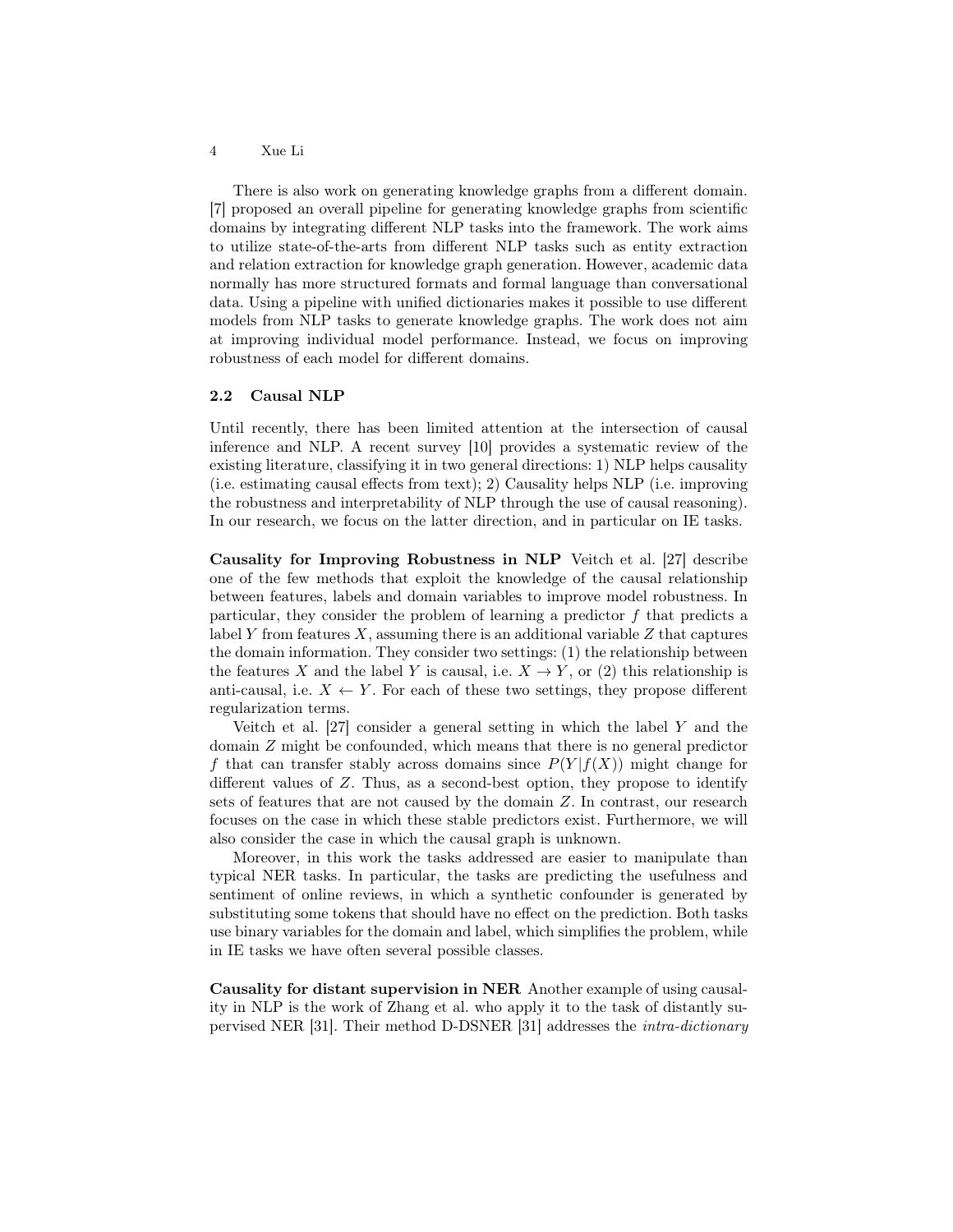bias and inter-dictionary bias for this task in which dictionaries are mention-type pairs pre-acquired from existing knowledge bases such as Wikipedia.

In the current NER model they investigate, positive and negative instances are generated by matching input texts with the dictionary. The problem they identify is that these distantly supervised models are highly dependent on the quality of the dictionary.

To address this problem, D-DSNER [31], they employ a causal graph to identify bias in the NER model stemming from the dictionary and subsequently propose corresponding adjustments (e.g. to the dictionary) based on the causal theory.

In summary, the current state-of-the-art methods for IE on the web still have limitations generalizing across different domains and identifying the biases in data generating processes. Causality provides a powerful tool for tackling domain shifts in the invariant-feature space, however, using causality to help with domain adaptation in information extraction is under-explored.

### 3 Problem Statement

Given the above, our main research question is:

To what extent can domain adaptation for information extraction in the context of complex conversations be improved through the use of causality?

Specifically, we can break down this into the following sub-research questions:

 $-$  **RQ1** What is the performance of current state-of-the-art methods of IE for complex conversations in different domains?

Here, we aim to characterize the performance of information extraction models when applied to complex conversations in the setting where there are domain shifts. These experimental results can also be seen as baseline results. Preliminary results are shown in Section 6.

 $-$  RQ2 What are the types of domain shifts in IE tasks and how can we systematically identify them?

This research question focuses on identifying various distribution shifts between training data (source domain) and test data (target domain) that occur frequently in IE tasks. We are interested in what are the characteristics of the benchmark datasets that state-of-the-art models leverage to make predictions, e.g. spurious correlations. For example, most models fail to use the context, but only rely on the mention representations, which introduces bias and lack of robustness [12]. In our work, we would like to identify distributional shifts systematically. In particular, we will start by focusing on NER.

 $-$  **RQ3** How can we use causality to reason about domain shift, even without a known causal graph?

This is the most challenging part of the research. The goal is to learn an invariant predictor so that the performance on IE tasks is consistent between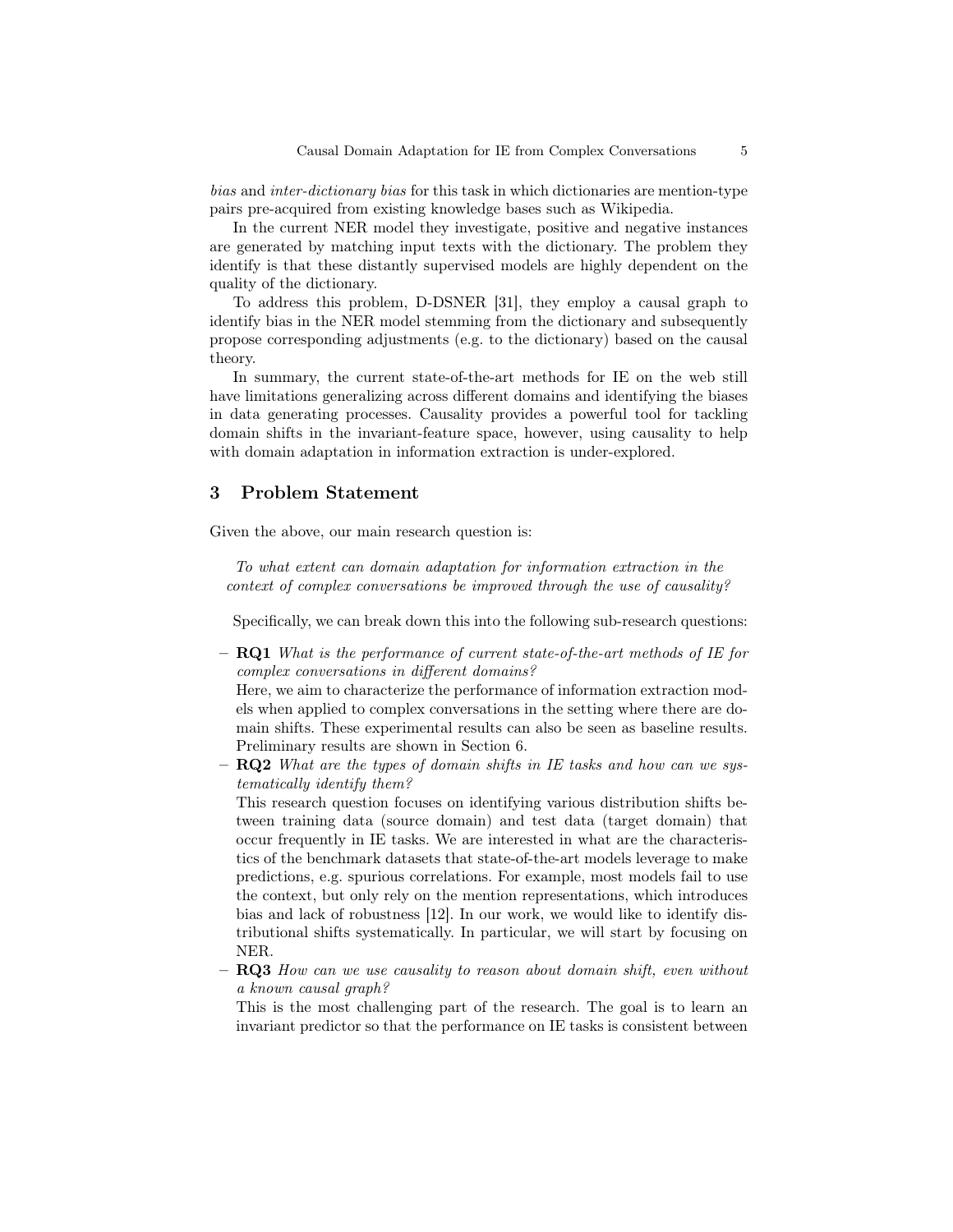domains. The first step to address this will be applying the causal invariant regularizer [27] in an NER task. In particular, we will modify the approach of Zhang et al. to see if the use of this regularizer improves performance. Subsequently, if this is effective, we will investigate performance for domain adaptation given the distribution shifts identified in sub-question 2.

The targeted contributions of this research can be summarized as:

- a characterization of the performance of the state-of-the-art IE models on complex conversations from different domains;
- identification of distribution shifts for IE tasks; and
- novel methods for domain adaptation in IE based on causality.

# 4 Research Methodology and Approach

With the aim of addressing the research questions in Section 3, we will use different methodologies in different phrases. We first carry out experimental research and use empirical analysis to understand the performance of the stateof-the-art models from benchmarks in IE for complex conversations in the target domain as the baseline. We then use exploratory research to understand the specific type of distribution shifts in IE tasks. With this better understanding, we can carry out theoretical research to adapt existing causal inference frameworks for reasoning about such shifts. Last, we will evaluate the proposed framework on complex conversations across different domains and compare the results with the baseline.

IE systems contain many different tasks such as NER, CR, etc. We propose to start our research with NER first, and then extend to other tasks. Our aim is to create a framework that attempts to identify distribution shifts automatically and learn invariant predictors across different domains based on ideas from causality. This framework should be able to adapt across different domains.

Experiments will be carried out with Pytorch  $<sup>1</sup>$  as the training framework</sup> for machine learning models. Several NLP toolkits will be used such as NLTK <sup>2</sup>, spacy<sup>3</sup> and sikit-learn<sup>4</sup>. The Huggingface<sup>5</sup> package will also be used for comparing performance with state-of-the-art Bert-based models.

# 5 Evaluation Plan

As mentioned in Section 4, we first carry out our research on NER tasks. The benchmark dataset CoNLL-2003 [25] will be used as our source domain. Two other datasets are proposed as target domains to evaluate our proposed approach, specifically, email conversations (CEREC) [5] and social media (W-NUT) [6].

CoNLL-2003 contains 1393 news articles from the Reuters Corpus with 4 different types.

 $\frac{1}{1}$  https://pytorch.org/  $\frac{2}{1}$  https://www.nltk.org/  $\frac{3}{1}$  https://spacy.io/ <sup>4</sup> https://scikit-learn.org/stable/  $5$  https://huggingface.co/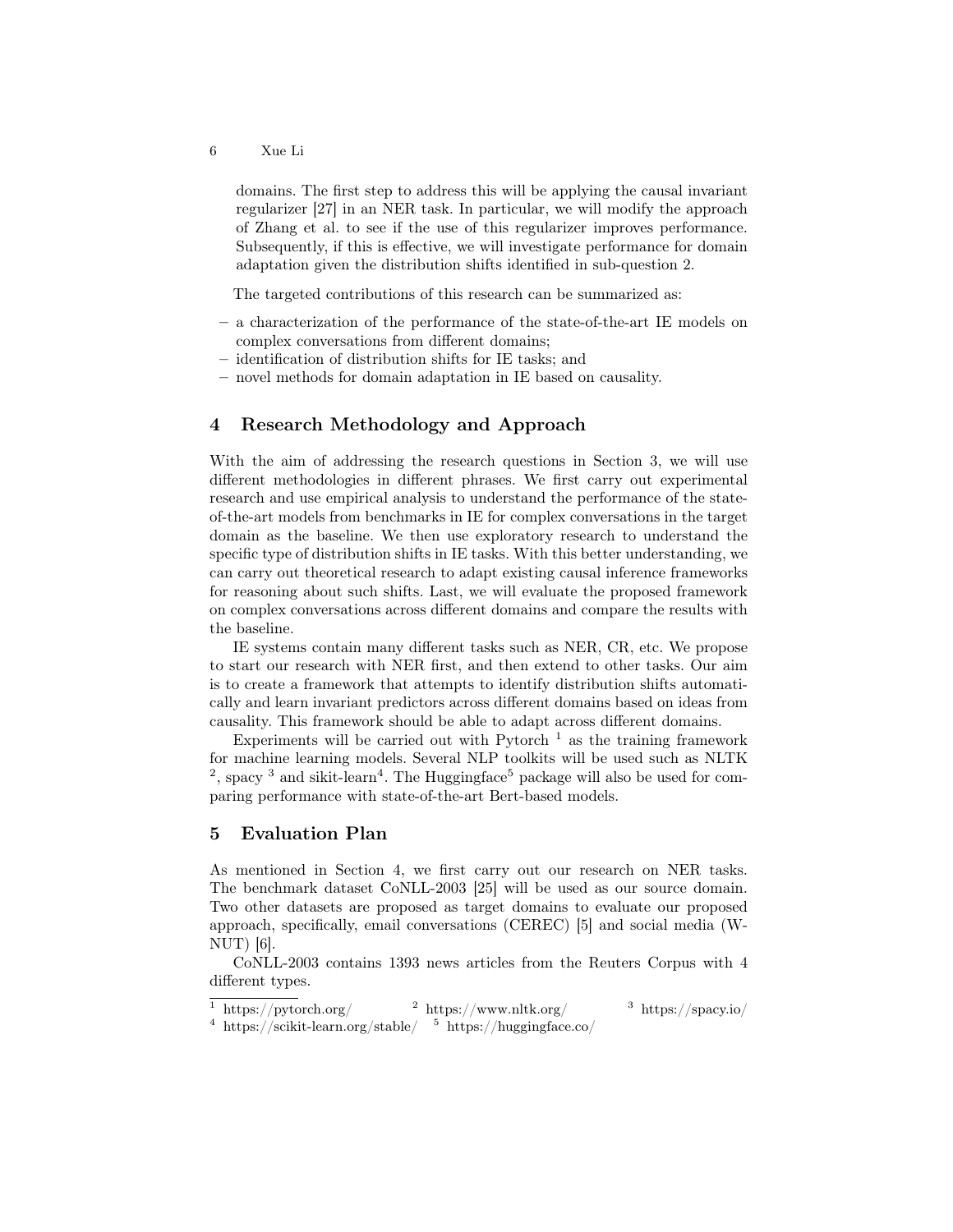The email conversation dataset CEREC [5] contains 36,448 email messages with 4 types of entities. Email conversations are one type of complex conversation which is characterized by their long forms, diverse language variations, and a huge variety of surface forms for each entity.

The W-NUT dataset [6], focuses on emerging and rare entities. W-NUT dataset consists of annotated texts from YouTube comments, Twitter posts, and StackExchange contents, which is composed of 5,691 posts and 3,890 entity mentions. Although some of the data might not have the long-form back and forth conversational features, it is still valuable to evaluate the performance on long-tail entities. All contents are user-generated and across different domains.

State-of-the-art NER models (e.g. Bert) will be trained on the CoNLL-2003 dataset combined with small amounts of data from the CEREC and W-NUT datasets. The model will be tested on the rest of the CEREC and W-NUT datasets. This unregularized model is our baseline. A causally-regularized model will be trained and tested on the same split as above and compared.

The evaluation metrics that will be used are Accuracy, Precision, Recall, and F-measure. Since the distribution of the data over the entity types is unbalanced, we will also calculate the macro-average and micro-average [30]. The macroaveraged measure gives equal weight to each class, regardless of their frequencies. Micro-averaged weight each class with respect to its number of instances.

## 6 Results

In our K-CAP 2021 paper [15], we started investigating IE in complex conversations by focusing on the performance of the current state-of-the-art models for cross-document coreference resolution in emails. Coreference resolution is the task of finding all mentions in text that refer to the same real-world entities. We can see that the coreferent relations in ECB+ are more structural and formal. The entities are more likely to exist in Wikipedia or other knowledge bases. On the other hand, the entities in the email conversations are contextual and require additional background knowledge.

In our paper, we investigated the different performances of state-of-the-art models (e.g. [3]) on the hand annotated corpus from the CEREC email dataset [5] with respect to the benchmark ECB+ news dataset [4]. The CD-CR model in [3] contains three components: a span\_embedder, a span\_scorer and a pairwise—scorer. In the first step, it extracts all possible mentions from the text and encodes them with the span\_embedder, then it prunes the mentions given the score generated by span\_scorer. Next, the mentions are paired and the pairs of mentions are scored by pairwise scorer in terms of likelihood of being coreferent. Finally, the coreference chain will be obtained by agglomerative clustering. The results in [15] show that the CD-CR model for the email test set has an F1 score of 27.4, which is a 7 points drop compared to an F1 score of  $34.4$  for the ECB+ dataset. This drop has shown that the CD-CR model cannot generalize easily to the email setting due to the language variation in the email conversations and the less-frequently-used-entities caused distribution shift from different domains.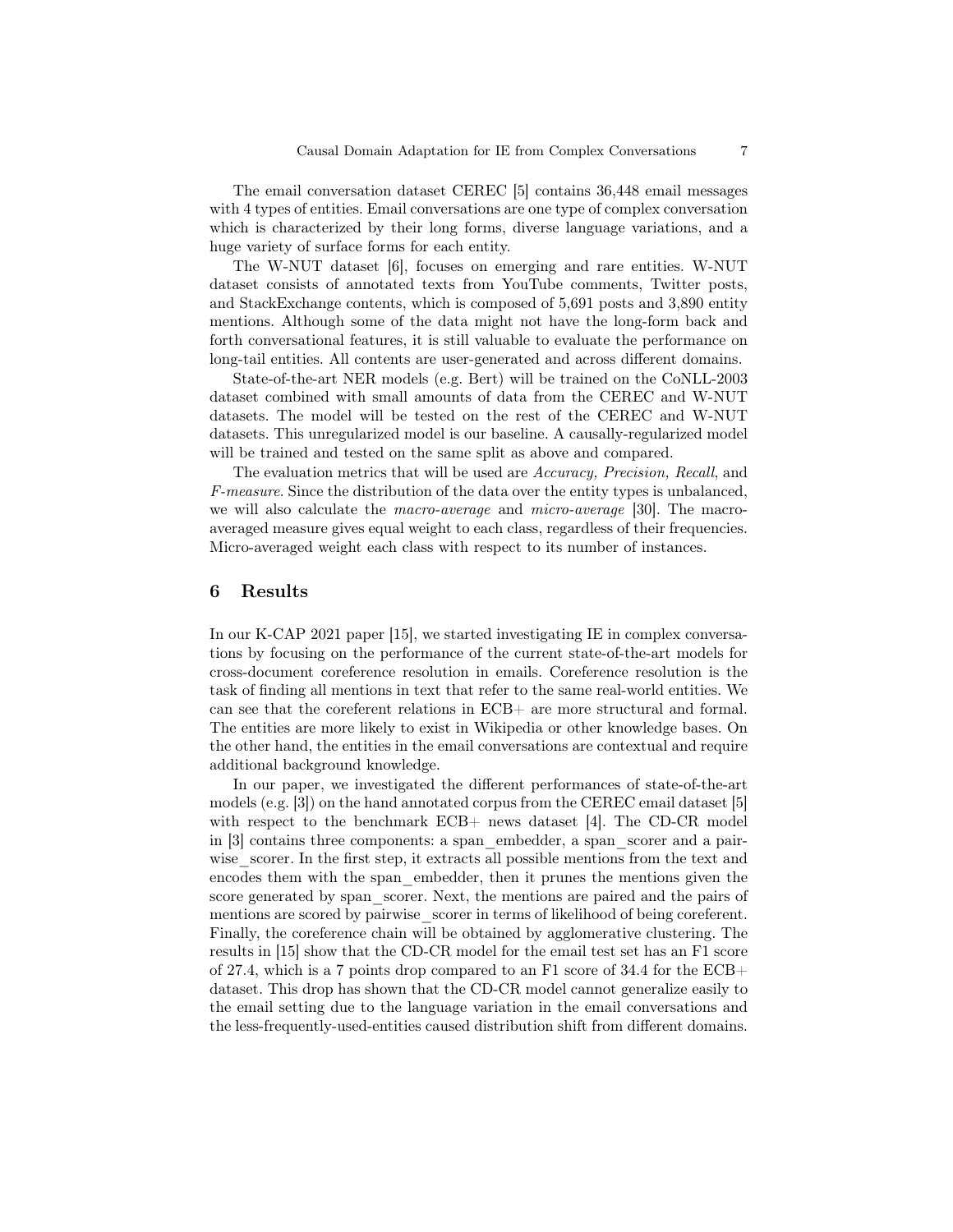Our first next step will be applying the causal invariant regularizer [27] to the D-DSNER approach [31]. If the approach is effective, we will then apply the regularized model to the CEREC and W-NUT datasets as described in our evaluation plan.

# 7 Conclusions and Future Work

Complex conversations are important source of data on the web. They show a large distribution shift from benchmark datasets due to language variation and long-tail entities. Thus, applying current state-of-the-art IE models is challenging because of they struggle with generalization on data from different domains. Causality is a principled way to help with domain adaptation. Our research will investigate new methods for using such a principled approach in the context of information extraction.

Acknowledgements I would like to thank my supervisors Prof. Dr. Paul Groth and Dr. Sara Magliacane for their supervision and feedback. This research is funded by the Dutch Research Council (NWO) through grant MVI.19.032

## References

- 1. Bommasani, R., Hudson, D.A., Adeli, E., Altman, R., Arora, S., von Arx, S., Bernstein, M.S., Bohg, J., Bosselut, A., Brunskill, E., Brynjolfsson, E., Buch, S., Card, D., Castellon, R., Chatterji, N., Chen, A.S., Creel, K., Davis, J.Q., Demszky, D., Donahue, C., Doumbouya, M., Durmus, E., Ermon, S., Etchemendy, J., Ethayarajh, K., Fei-Fei, L., Finn, C., Gale, T., Gillespie, L., Goel, K., Goodman, N.D., Grossman, S., Guha, N., Hashimoto, T., Henderson, P., Hewitt, J., Ho, D.E., Hong, J., Hsu, K., Huang, J., Icard, T., Jain, S., Jurafsky, D., Kalluri, P., Karamcheti, S., Keeling, G., Khani, F., Khattab, O., Koh, P.W., Krass, M.S., Krishna, R., Kuditipudi, R., et al.: On the opportunities and risks of foundation models. CoRR abs/2108.07258 (2021), https://arxiv.org/abs/2108.07258
- 2. Bühlmann, P.: Invariance, causality and robustness. Statistical Science 35(3), 404– 426 (2020)
- 3. Cattan, A., Eirew, A., Stanovsky, G., Joshi, M., Dagan, I.: Streamlining crossdocument coreference resolution: Evaluation and modeling abs/2009.11032 (2020)
- 4. Cybulska, A., Vossen, P.: Using a sledgehammer to crack a nut? lexical diversity and event coreference resolution. In: LREC 2014 (2014)
- 5. Dakle, P.P., Moldovan, D.: CEREC: A corpus for entity resolution in email conversations. In: Proceedings of the 28th International Conference on Computational Linguistics. pp. 339–349. International Committee on Computational Linguistics, Barcelona, Spain (Online) (Dec 2020), https://www.aclweb.org/anthology/2020.coling-main.30
- 6. Derczynski, L., Nichols, E., van Erp, M., Limsopatham, N.: Results of the WNUT2017 shared task on novel and emerging entity recognition. In: Proceedings of the 3rd Workshop on Noisy User-generated Text. pp. 140–147. Association for Computational Linguistics, Copenhagen, Denmark (Sep 2017). https://doi.org/10.18653/v1/W17-4418, https://aclanthology.org/W17-4418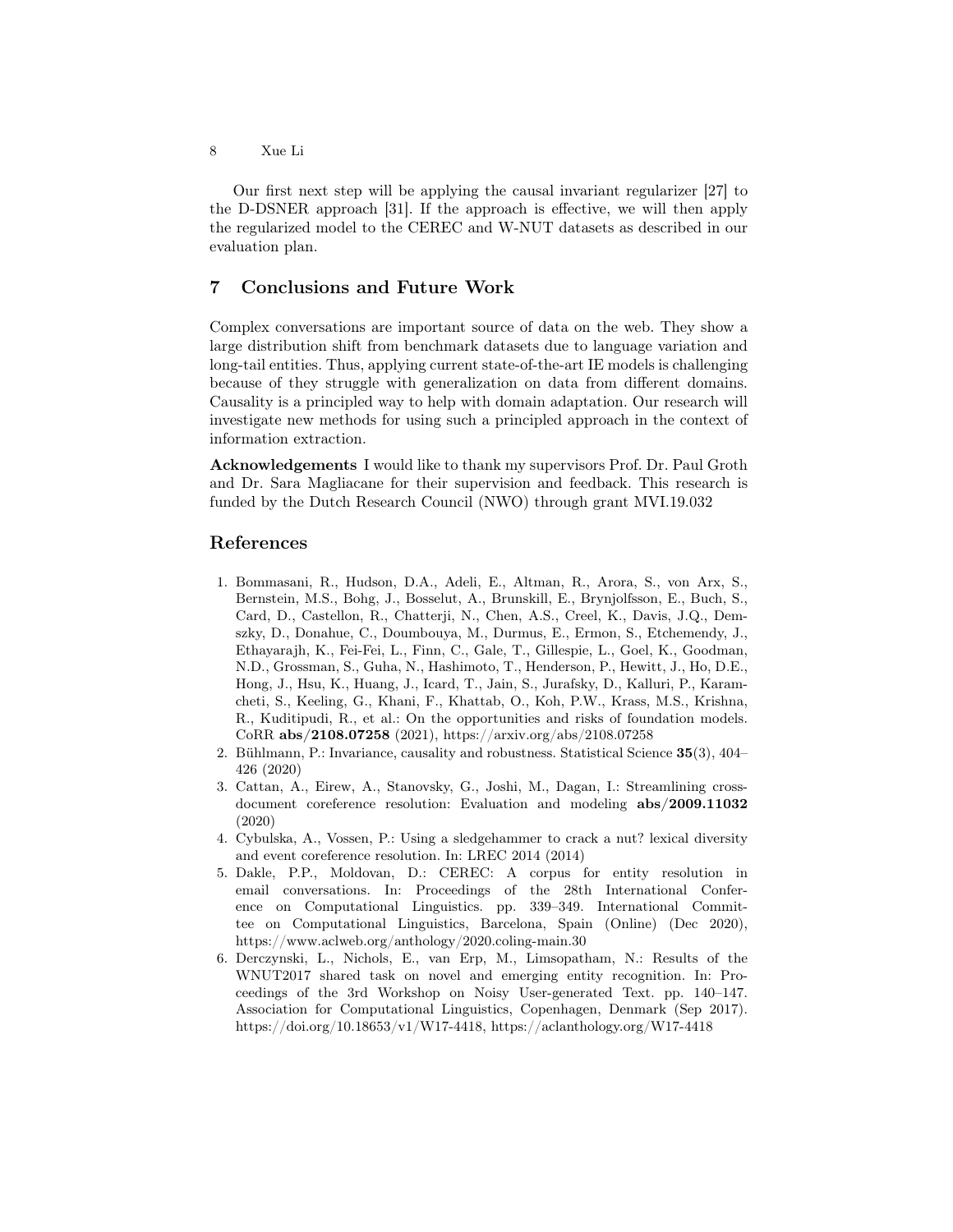- 7. Dessì, D., Osborne, F., Recupero, D.R., Buscaldi, D., Motta, E.: Generating knowledge graphs by employing natural language processing and machine learning techniques within the scholarly domain. CoRR  $abs/2011.01103$  (2020), https://arxiv.org/abs/2011.01103
- 8. Devlin, J., Chang, M., Lee, K., Toutanova, K.: BERT: pre-training of deep bidirectional transformers for language understanding. CoRR abs/1810.04805 (2018), http://arxiv.org/abs/1810.04805
- 9. van Erp, M., Mendes, P., Paulheim, H., Ilievski, F., Plu, J., Rizzo, G., Waitelonis, J.: Evaluating entity linking: An analysis of current benchmark datasets and a roadmap for doing a better job. In: Proceedings of the Tenth International Conference on Language Resources and Evaluation (LREC'16). pp. 4373–4379. European Language Resources Association (ELRA), Portorož, Slovenia (May 2016), https://aclanthology.org/L16-1693
- 10. Feder, A., Keith, K.A., Manzoor, E., Pryzant, R., Sridhar, D., Wood-Doughty, Z., Eisenstein, J., Grimmer, J., Reichart, R., Roberts, M.E., Stewart, B.M., Veitch, V., Yang, D.: Causal inference in natural language processing: Estimation, prediction, interpretation and beyond (2021)
- 11. Gao, J., Galley, M., Li, L.: Neural approaches to conversational AI. CoRR abs/1809.08267 (2018), http://arxiv.org/abs/1809.08267
- 12. Ghaddar, A., Langlais, P., Rashid, A., Rezagholizadeh, M.: Context-aware Adversarial Training for Name Regularity Bias in Named Entity Recognition. Transactions of the Association for Computational Linguistics 9, 586–604 (07 2021). https://doi.org/10.1162/tacl\_a\_00386, https://doi.org/10.1162/tacl\_a\_00386
- 13. Ilievski, F., Vossen, P., Schlobach, S.: Systematic study of long tail phenomena in entity linking. In: Proceedings of the 27th International Conference on Computational Linguistics. pp. 664–674. Association for Computational Linguistics, Santa Fe, New Mexico, USA (Aug 2018), https://aclanthology.org/C18-1056
- 14. Kouw, W.M., Loog, M.: A review of domain adaptation without target labels. IEEE Transactions on Pattern Analysis and Machine Intelligence 43(3), 766–785 (2021). https://doi.org/10.1109/TPAMI.2019.2945942
- 15. Li, X., Magliacane, S., Groth, P.: The challenges of cross-document coreference resolution for email. In: Proceedings of the 11th on Knowledge Capture Conference. p. 273–276. K-CAP '21, Association for Computing Machinery, New York, NY, USA (2021). https://doi.org/10.1145/3460210.3493573, https://doi.org/10.1145/3460210.3493573
- 16. Magliacane, S., van Ommen, T., Claassen, T., Bongers, S., Versteeg, P., Mooij, J.M.: Domain adaptation by using causal inference to predict invariant conditional distributions. CoRR abs/1707.06422 (2017), http://arxiv.org/abs/1707.06422
- 17. Manning, C.D., Surdeanu, M., Bauer, J., Finkel, J.R., Bethard, S., McClosky, D.: The stanford corenlp natural language processing toolkit. In: ACL (System Demonstrations). pp. 55–60. The Association for Computer Linguistics (2014), http://dblp.uni-trier.de/db/conf/acl/acl2014-d.htmlManningSBFBM14
- 18. Martínez-Rodríguez, J., Hogan, A., López-Arévalo, I.: Information extraction meets the semantic web: A survey. Semantic Web  $11(2)$ , 255–335 (2020). https://doi.org/10.3233/SW-180333, https://doi.org/10.3233/SW-180333
- 19. McCoy, T., Pavlick, E., Linzen, T.: Right for the wrong reasons: Diagnosing syntactic heuristics in natural language inference. In: Proceedings of the 57th Annual Meeting of the Association for Computational Linguistics. pp. 3428– 3448. Association for Computational Linguistics, Florence, Italy (Jul 2019). https://doi.org/10.18653/v1/P19-1334, https://aclanthology.org/P19-1334